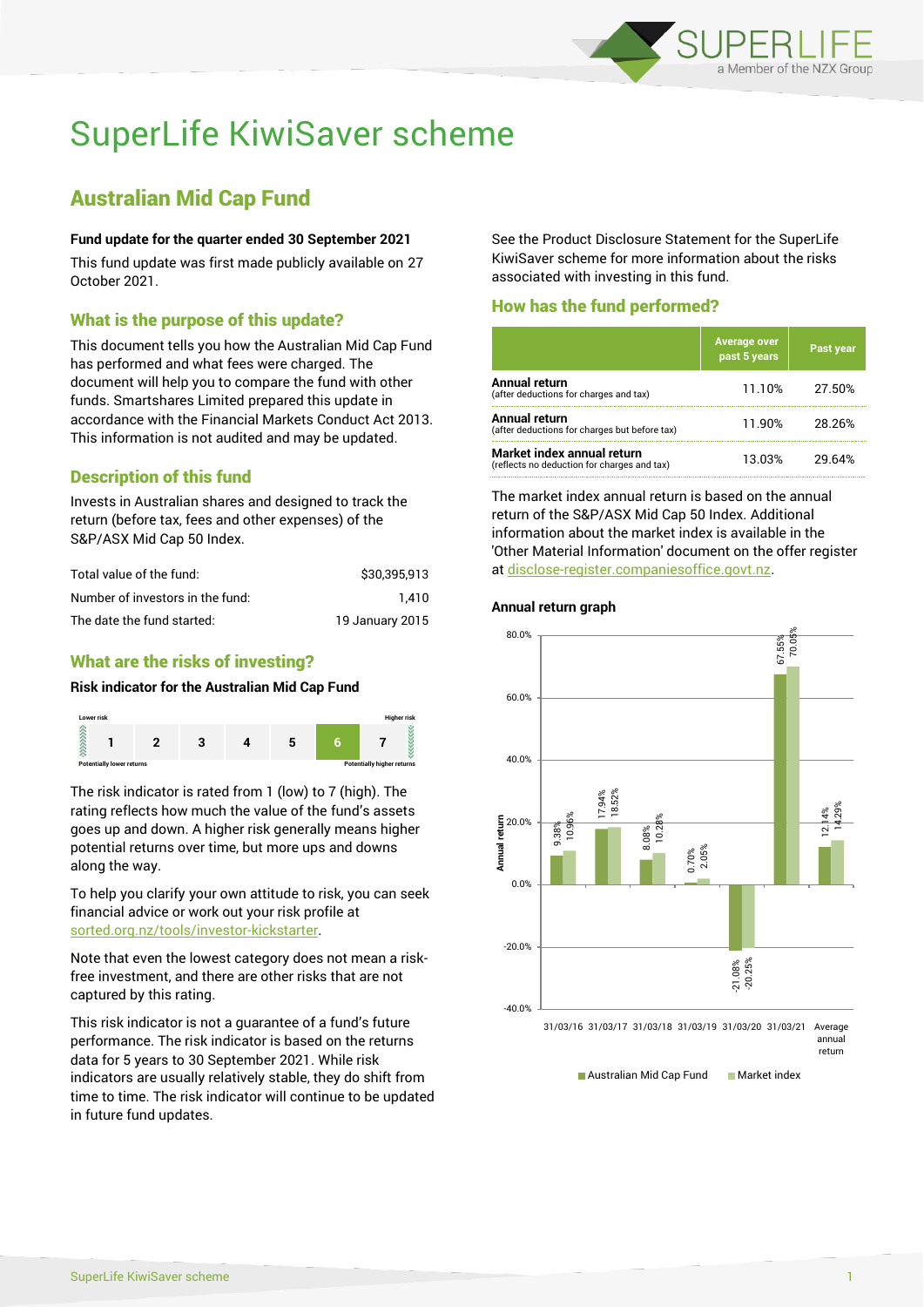

This shows the return after fund charges and tax for each year ending 31 March since the fund started. The last bar shows the average annual return since the fund started, up to 30 September 2021.

**Important:** This does not tell you how the fund will perform in the future.

Returns in this update are after tax at the highest prescribed investor rate (PIR) of tax for an individual New Zealand resident. Your tax may be lower.

# What fees are investors charged?

Investors in the Australian Mid Cap Fund are charged fund charges. In the year to 31 March 2021 these were:

|                                                    | % per annum of fund's<br>net asset value |  |
|----------------------------------------------------|------------------------------------------|--|
| <b>Total fund charges</b>                          | 0.59%                                    |  |
| Which are made up of:                              |                                          |  |
| <b>Total management and administration charges</b> | 0.59%                                    |  |
| Including:                                         |                                          |  |
| Manager's basic fee                                | 0.58%                                    |  |
| Other management and<br>administration charges     | 0.01%                                    |  |
| Other charges                                      | Dollar amount per investor               |  |
| Administration fee                                 | \$30 per annum                           |  |

Investors may also be charged individual action fees for specific actions or decisions (for example, if an investor has a financial adviser and has agreed to pay a fee to the adviser for providing financial advice). See the Product Disclosure Statement for the SuperLife KiwiSaver scheme for more information about those fees.

The fees set out above include GST where applicable.

Small differences in fees and charges can have a big impact on your investment over the long term.

# Example of how this applies to an investor

Jess had \$10,000 in the fund at the start of the year and did not make any further contributions. At the end of the year, Jess received a return after fund charges were deducted of \$2,750 (that is 27.50% of her initial \$10,000). Jess paid other charges of \$30. This gives Jess a total return after tax of \$2,720 for the year.

#### What does the fund invest in?

### **Actual investment mix**

This shows the types of assets that the fund invests in.



#### **Target investment mix**

This shows the mix of assets that the fund generally intends to invest in.

| <b>Asset Category</b>        | <b>Target asset mix</b> |
|------------------------------|-------------------------|
| Cash and cash equivalents    |                         |
| New Zealand fixed interest   |                         |
| International fixed interest |                         |
| Australasian equities        | 100.00%                 |
| International equities       |                         |
| Listed property              |                         |
| Unlisted property            |                         |
| Commodities                  |                         |
| Other                        |                         |